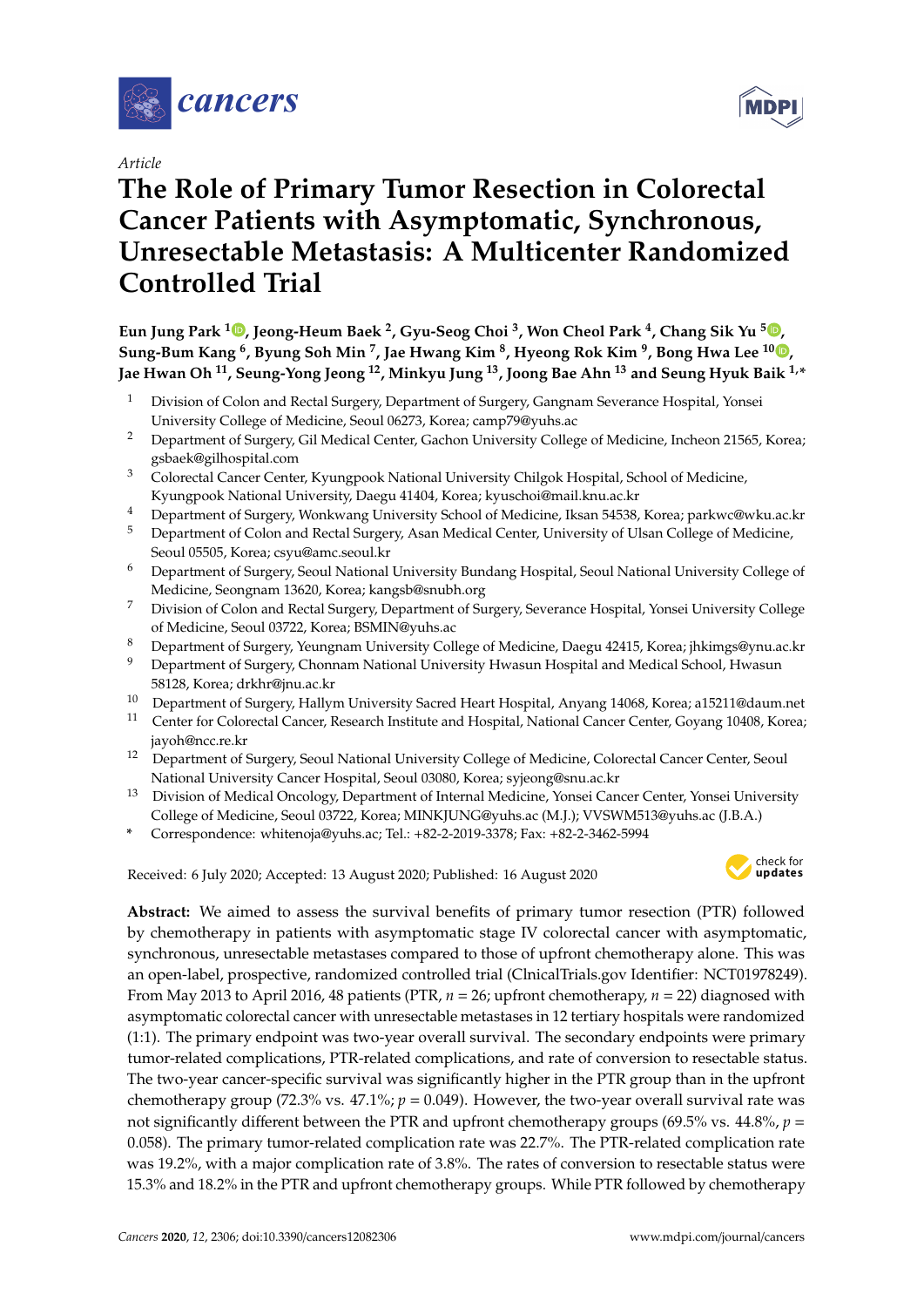resulted in better two-year cancer-specific survival than upfront chemotherapy, the improvement in the two-year overall survival was not significant.

**Keywords:** primary tumor resection; colorectal neoplasm; synchronous unresectable metastasis; non-curative resection; neoplasm metastasis; chemotherapy; overall survival

### **1. Introduction**

Colorectal cancer (CRC) is the third most common cancer and the second leading cause of cancer-related death according to the global cancer statistics [\[1\]](#page-11-0). Patients with stage IV CRC who are diagnosed with distant metastasis at initial CRC diagnosis make up 20% of the total cases of CRC [\[2\]](#page-11-1). In the treatment of stage IV CRC, primary tumor resection (PTR) has been performed to relieve tumor-related complications and to avoid life-threatening conditions such as intractable bleeding, intestinal obstruction, and perforation. However, it is still controversial whether upfront PTR is necessary in patients with asymptomatic, synchronous, unresectable metastatic CRC.

PTR in patients with asymptomatic stage IV CRC can prevent impending obstruction and emergent situations caused by the primary cancer. Since these complications are associated with increased mortality and morbidity, upfront PTR is preferred to avoid tumor-related complications, which can develop during chemotherapy. In addition, a decrease in tumor burden after PTR is expected to increase the potential survival. Several retrospective studies and meta-analyses have reported survival benefits of PTR compared with upfront chemotherapy [\[3](#page-11-2)[–5\]](#page-11-3). According to the analysis of the Surveillance, Epidemiology, and End Results (SEER) database by Tarantino et al. [\[6](#page-11-4)[,7\]](#page-11-5), PTR results in prolonged overall and cancer-specific survival compared to upfront chemotherapy. In addition, a nationwide study in the Netherlands found that PTR followed by systemic chemotherapy showed survival benefits compared with chemotherapy alone [\[8\]](#page-11-6).

In contrast, upfront chemotherapy is also widely used for asymptomatic stage IV CRC as an initial treatment. The advance of modern systemic chemotherapy using combined chemotherapy with molecular target agents increased the survival rate of patients with metastatic CRC dramatically, from six months to nearly 24 months [\[9](#page-11-7)[–13\]](#page-11-8). The time-trend analysis of patients with stage IV CRC in the United States demonstrates that survival has increased in spite of a decreased rate of PTR in the modern era [\[14\]](#page-11-9). In addition, delayed initial chemotherapy and potential risks of postoperative complications are regarded as drawbacks of PTR as the initial treatment in patients with asymptomatic metastatic CRC.

The survival benefits of PTR in patients with asymptomatic metastatic CRC remain controversial. The oncologic effects of PTR are difficult to validate due to a lack of results from randomized controlled trials and limitations of retrospective data from a heterogeneous patient selection. Therefore, this study aimed to evaluate whether PTR followed by chemotherapy, improves survival and decreases complication rates compared with upfront chemotherapy in patients with asymptomatic, synchronous, unresectable metastatic CRC in a multicenter randomized controlled trial.

## **2. Results**

The study period was conducted from May 2013 to April 2016. It ended early due to a lack of patient enrollment and cessation of funding. Patients were recruited from October 2013 to May 2015. The final data collection was on 30 April 2016. The median follow-up period was 15.0 months (interquartile range (IQR), 8.5–21.5 months). A total of 52 patients from 12 hospitals in Korea were randomized and allocated into two groups: the upfront chemotherapy only group (Arm 1, *n* = 25) and the PTR with chemotherapy group (Arm 2,  $n = 27$ ), as shown in Figure [1.](#page-2-0) According to the intention-to-treat protocol, 22 patients from Arm 1 and 26 patients from Arm 2 were evaluated. Four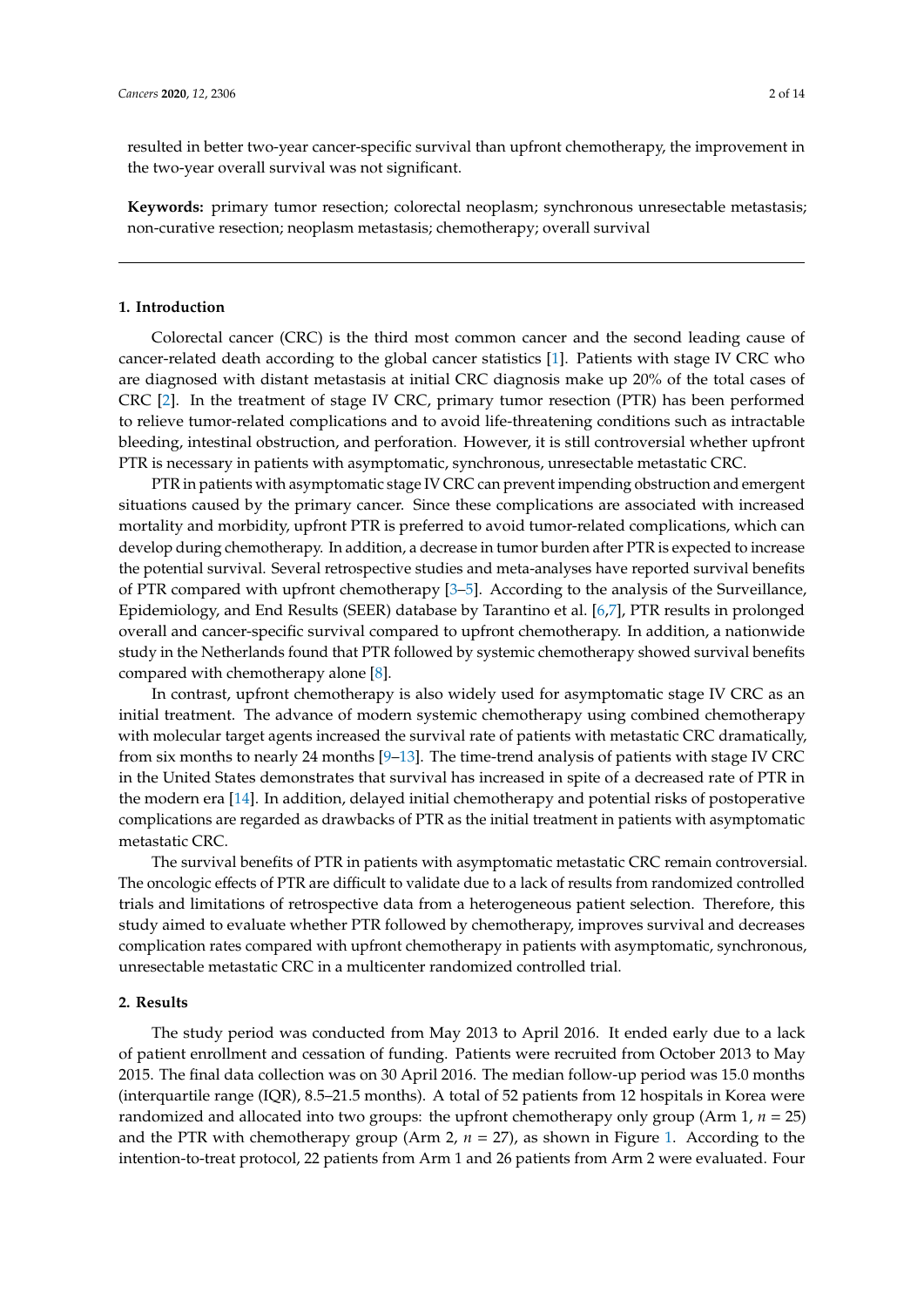patients who did not receive treatment were excluded. Four more patients were lost to follow-up, resulting in a final count of 21 patients in Arm 1 and 23 patients in Arm 2. resulting in a final count of 21 patients in Arm 1 and 23 patients in Arm 2. patients who did not receive treatment were excluded. Four more patients were lost to follow-up,

<span id="page-2-0"></span>

**Figure 1.** CONSORT flow diagram. ITT, Intention-to-treat. **Figure 1.** CONSORT flow diagram. ITT, Intention-to-treat.

# *2.1. Baseline Patient Characteristics 2.1. Baseline Patient Characteristics*

There were no statistical differences in age, sex, body mass index, American Society of There were no statistical differences in age, sex, body mass index, American Society of Anesthesiologists (ASA) score, performance status, or co-morbidities between the PTR group and the Anesthesiologists (ASA) score, performance status, or co-morbidities between the PTR group and the upfront chemotherapy group. The sigmoid colon was the most frequent primary cancer site in both upfront chemotherapy group. The sigmoid colon was the most frequent primary cancer site in both groups. Liver metastasis occurred in 50.0% of patients in the upfront chemotherapy group and 61.5% groups. Liver metastasis occurred in 50.0% of patients in the upfront chemotherapy group and 61.5% of patients in the PTR group. Synchronous multiple metastases were present in 45.5% of the upfront of patients in the PTR group. Synchronous multiple metastases were present in 45.5% of the upfront chemotherapy group and in 23.1% of the PTR group, but this difference was not statistically chemotherapy group and in 23.1% of the PTR group, but this difference was not statistically significant  $(p = 0.320)$ . A single metastasis was present in 54.5% of the upfront chemotherapy group and in 76.9% and in 76.9% of the PTR group. The initial carcinoembryonic antigen level was not significantly of the PTR group. The initial carcinoembryonic antigen level was not significantly different between the groups (Table [1\)](#page-3-0).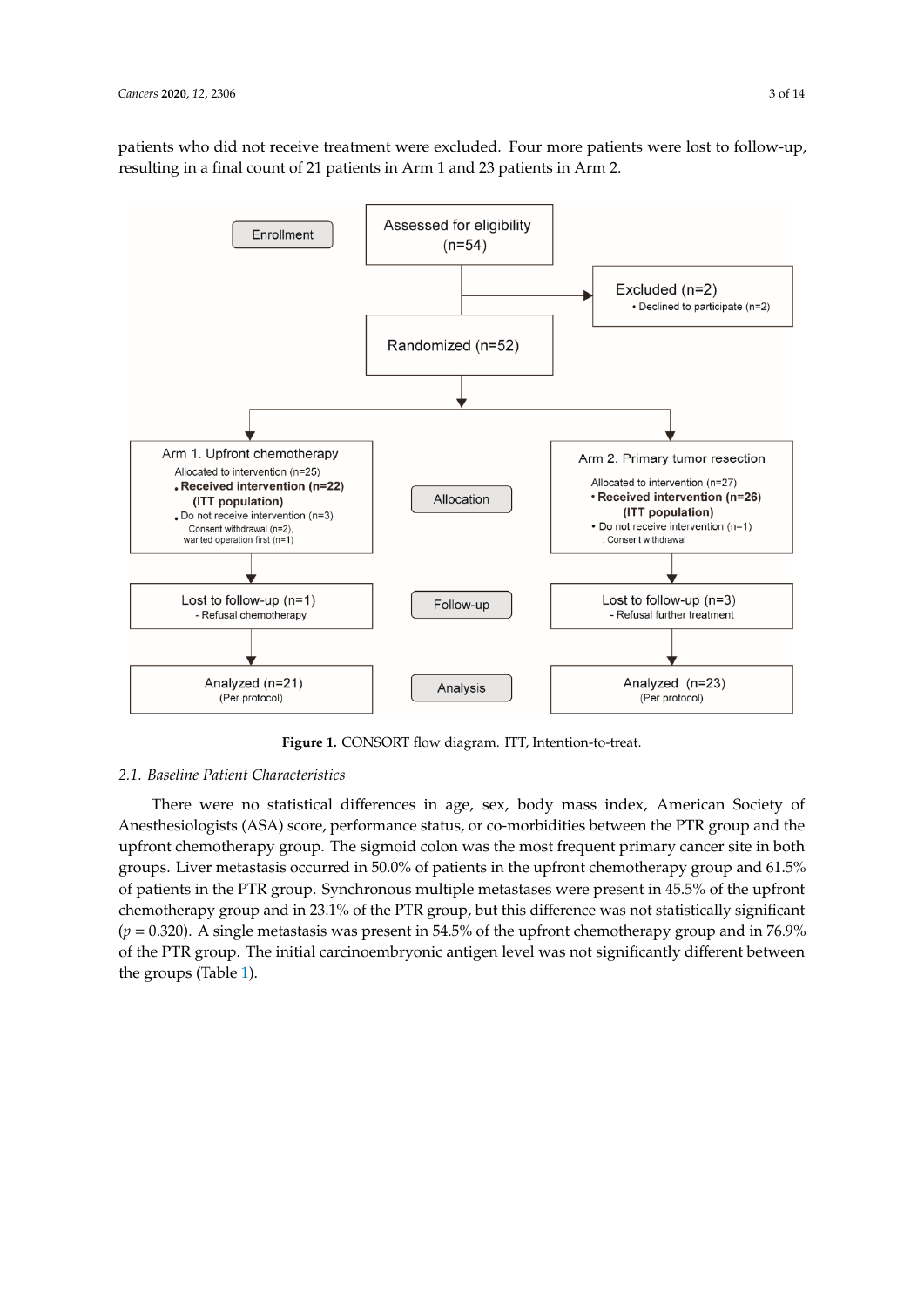<span id="page-3-0"></span>

|                                 | Arm 1<br><b>Upfront Chemotherapy</b><br>Group<br>$(n = 22)$ | Arm <sub>2</sub><br>PTR Group<br>$(n = 26)$ | <i>p</i> Value           |
|---------------------------------|-------------------------------------------------------------|---------------------------------------------|--------------------------|
| Age, year:                      | $58.8 \pm 12.1$ (32-74)                                     | $62.3 \pm 11.8$ (40-81)                     | $0.318 +$                |
| Sex:                            |                                                             |                                             |                          |
| Male                            | 12(54.5)                                                    | 21 (80.8)                                   | $0.051 \;$ <sup>‡</sup>  |
| Female                          | 10(45.5)                                                    | 5(19.2)                                     | $\overline{\phantom{a}}$ |
| BMI, $\text{kg/m}^2$ :          | $23.1 \pm 2.7$ (18.4-28.3)                                  | $22.9 \pm 3.9$ (13.6–34.4)                  | $0.846 +$                |
| ASA score:                      |                                                             |                                             | $1.000 \ddagger$         |
| $\mathbf{1}$                    | 9(40.9)                                                     | 12 (46.2)                                   |                          |
| $\overline{2}$                  | 10(45.5)                                                    | 11(42.3)                                    |                          |
| 3                               | 1(4.5)                                                      | 1(3.8)                                      |                          |
| unknown                         | 2(9.1)                                                      | 2(7.7)                                      |                          |
| ECOG performance status:        |                                                             |                                             | $0.714 \ddagger$         |
| $\theta$                        | 13(59.1)                                                    | 18 (69.2)                                   |                          |
| $\mathbf{1}$                    | 7(31.8)                                                     | 7(26.9)                                     |                          |
| $\overline{2}$                  | 2(9.1)                                                      | 1(3.8)                                      |                          |
| Co-morbidity, $n$ (%):          |                                                             |                                             | $0.710 \ddagger$         |
| Cardiovascular disease          | 7(31.8)                                                     | 9(34.6)                                     |                          |
| Pulmonary disease               | 0(0.0)                                                      | 2(7.7)                                      |                          |
| Metabolic disease               | 2(9.1)                                                      | 3(11.5)                                     |                          |
| None                            | 13(59.1)                                                    | 12(46.2)                                    |                          |
| Location of the primary cancer: |                                                             |                                             | $0.706 \ddagger$         |
| Ascending colon                 | 6(27.3)                                                     | 4(15.4)                                     |                          |
| Transverse colon                | 1(4.5)                                                      | 2(7.7)                                      |                          |
| Descending colon                | 0(0.0)                                                      | 1(3.8)                                      |                          |
| Sigmoid colon                   | 11(50.0)                                                    | 10(38.5)                                    |                          |
| Rectosigmoid junction           | 1(4.5)                                                      | 2(7.7)                                      |                          |
| Rectum                          | 3(13.6)                                                     | 7(26.9)                                     |                          |
| Synchronous metastasis:         |                                                             |                                             | $0.320 \ddagger$         |
| Liver only                      | 11(50.0)                                                    | 16(61.5)                                    |                          |
| Lung only                       | 1(4.5)                                                      | 2(7.7)                                      |                          |
| Paraaortic lymph node only      | 0(0.0)                                                      | 2(7.7)                                      |                          |
| Multiple metastases             | 10(45.5)                                                    | 6(23.1)                                     |                          |
| Numbers of synchronous          |                                                             |                                             | $0.090 \ddagger$         |
| metastases:                     |                                                             |                                             |                          |
| $\mathbf{1}$<br>$\overline{2}$  | 12(54.5)                                                    | 20(76.9)                                    |                          |
| $\geq$ 3                        | 10(45.5)                                                    | 5(19.2)<br>1(3.8)                           |                          |
|                                 | 0(0.0)                                                      |                                             |                          |
| Initial CEA:                    | 121.8 (16.6-1316.1) *                                       | 47.6 (26.6-510.6) *                         | $0.649$ <sup>++</sup>    |

**Table 1.** Baseline patient characteristics.

PTR, primary tumor resection; BMI, body mass index; ASA, American Society of Anesthesiologists; ECOG, Eastern Cooperative Oncology Group; CEA, carcinoembryonic antigen. Continuous variables are described as mean ± standard deviation (range); \*, median (interquartile range, IQR); categorical variables are described as *n* (%); † student *t*-test; †† Mann–Whitney U test; ‡ Chi-Square test; ‡‡ Fisher's exact test.

## *2.2. Clinical Manifestations of Upfront Chemotherapy Group (Arm 1)*

The conversion rate of initially unresectable metastatic tumors to resectable tumors was 18.2% in the upfront chemotherapy group, as shown in Table [2.](#page-4-0) Liver metastases were reduced in size, rendering them resectable in four patients (18.2%) during palliative first-line chemotherapy using FOLFIRI with target agents (two patients with cetuximab and two patients with bevacizumab). Four patients (18.2%) underwent operations during chemotherapy. Two patients underwent palliative PTR, and two patients underwent surgery to treat intestinal obstruction. In the upfront chemotherapy group,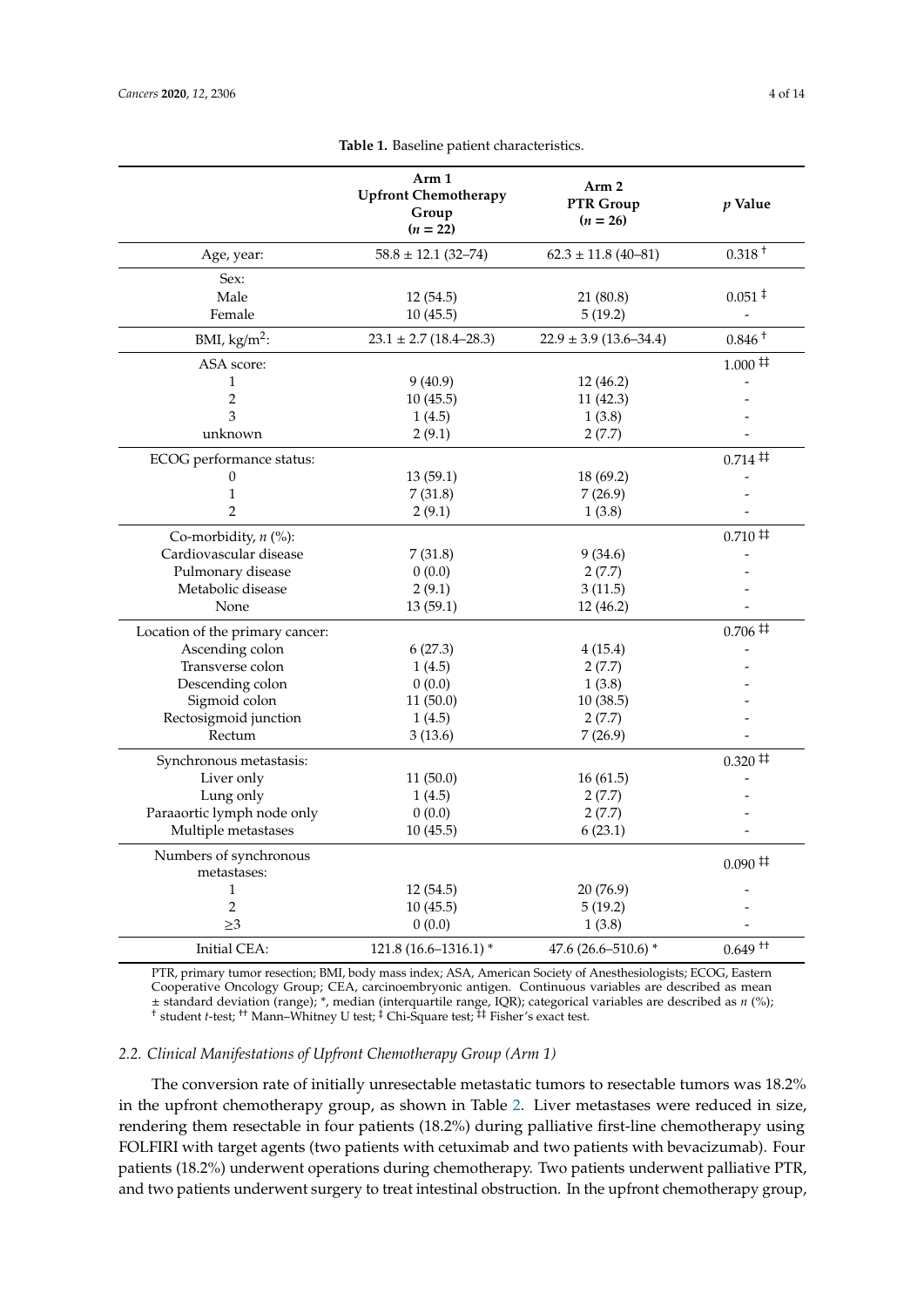five patients (22.7%) required interventional therapies—three gastrointestinal stent insertions (13.6%), and two salvage radiotherapies (9.1%).

<span id="page-4-0"></span>

|                                           | Upfront Chemotherapy Group (Arm 1)<br>$n=22$ |
|-------------------------------------------|----------------------------------------------|
| Resectable conversion, $n$ (%):           | 4(18.2)                                      |
| Liver:                                    | 4(18.2)                                      |
| Details for the operations of Arm 1:      | 8 (36.4)                                     |
| Resectable conversion *:                  | 4(18.2)                                      |
| LAR with liver resection                  | 2(9.1)                                       |
| AR with liver resection                   | 1(4.5)                                       |
| Rt. hemicolectomy with liver resection    | 1(4.5)                                       |
| Palliative PTR **:                        | 2(9.1)                                       |
| LAR                                       | 1(4.5)                                       |
| AR                                        | 1(4.5)                                       |
| Operations due to intestinal obstruction: | 2(9.1)                                       |
| Rt. hemicolectomy                         | 1(4.5)                                       |
| Laparoscopic AR                           | 1(4.5)                                       |
| Intervention:                             | 5(22.7)                                      |
| GI stent insertion                        | 3(13.6)                                      |
| Salvage radiotherapy                      | 2(9.1)                                       |

**Table 2.** Clinical manifestations in the upfront chemotherapy group.

LAR, low anterior resection; AR, anterior resection; Rt., right; PTR, primary tumor resection; GI, gastrointestinal; \* operation due to conversion to resectable status; \*\* operation for palliative primary tumor resection.

### *2.3. Clinical Manifestations of the PTR Group (Arm 2)*

PTR was performed to resect the primary tumor completely before chemotherapy. Anterior resections and low anterior resections were each performed in eight (30.8%) patients. Sixteen open surgeries (61.5%) were performed, compared to 10 laparoscopic surgeries (38.5%). Three patients (11.5%) underwent synchronous operations during PTR. The mean length of hospital stay after the PTR operation was  $11.8 \pm 6.7$  days (range, 6–34 days). Three patients were re-admitted within 30 days post-operation due to septic shock, general weakness, or postoperative ileus. One patient (3.8%) died within 30 days postoperatively due to pneumonia with sepsis. The initial adjuvant chemotherapy after PTR was started within  $24.8 \pm 11.4$  days of PTR. The pathology reports showed that 65.4% of patients had T3 tumors, and that 88.5% of the primary tumors were moderately differentiated. The mean tumor size was 6.0 cm, and the mean number of positive regional lymph nodes was 5.0. Nineteen patients (73.1%) had a lymphovascular invasion. The conversion rate of initially unresectable metastatic tumors to resectable tumors was 15.3% in the PTR group (Table [3\)](#page-5-0).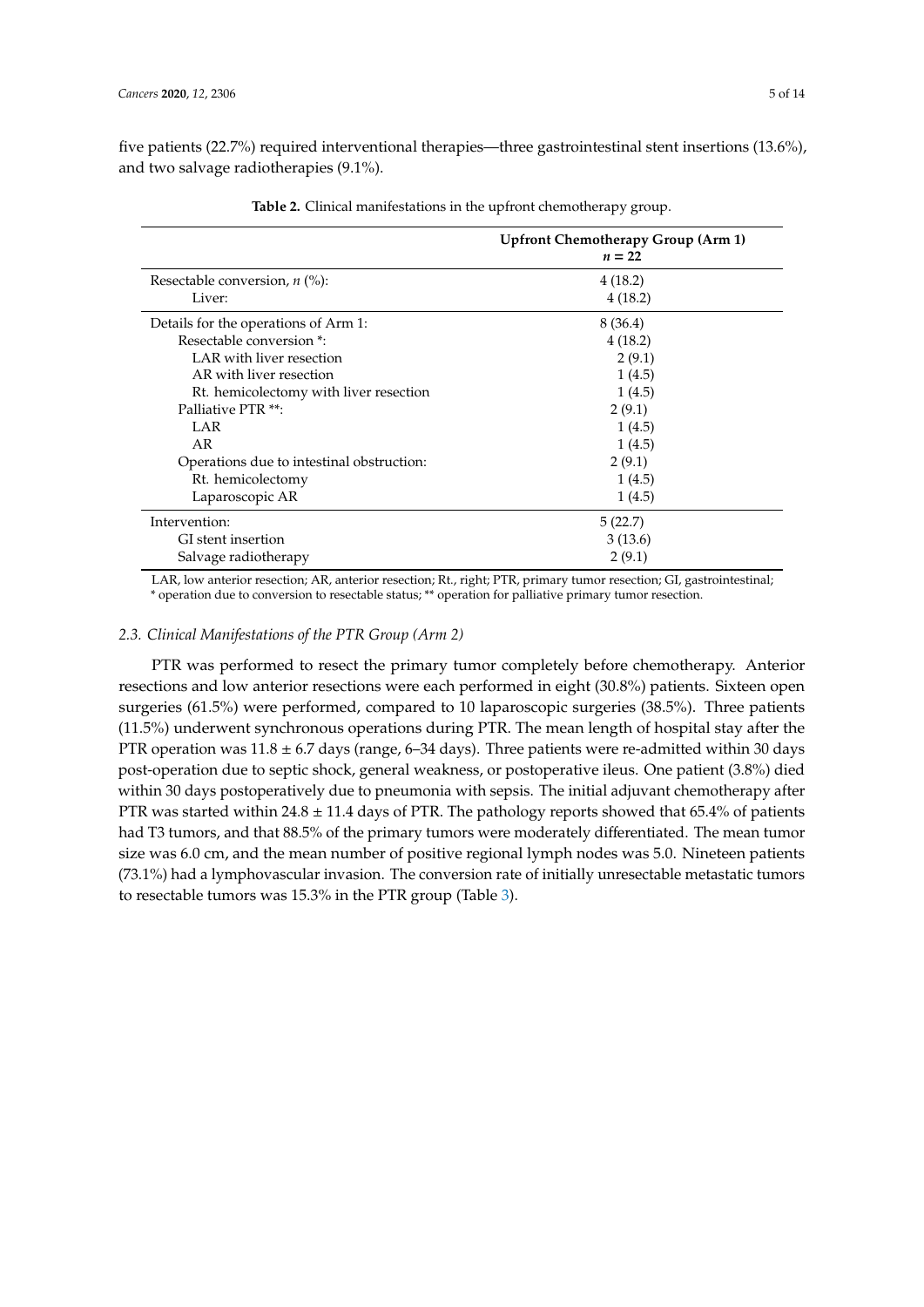<span id="page-5-0"></span>

|                                              | PTR Group (Arm 2)        |
|----------------------------------------------|--------------------------|
|                                              | $n=26$                   |
| Operative outcomes for PTR                   |                          |
| PTR procedures:                              |                          |
| Right hemicolectomy                          | 5(19.2)                  |
| Left hemicolectomy                           | 1(3.8)                   |
| Anterior resection                           | 8(30.8)                  |
| Low anterior resection                       | 8(30.8)                  |
| Intersphincteric resection with CAA          | 2(7.7)                   |
| Subtotal colectomy                           | 1(3.8)                   |
| Total colectomy                              | 1(3.8)                   |
| Operative method:                            |                          |
| Open                                         | 16(61.5)                 |
| Laparoscopy                                  | 10(38.5)                 |
| Stoma formation:                             | 2(7.7)                   |
| Synchronous operations:                      |                          |
| Segmental resection of small bowel           | 1(3.8)                   |
| Salpingo-oophorectomy                        | 1(3.8)                   |
| Liver resection, not curative                | 1(3.8)                   |
| Postoperative clinical outcomes              |                          |
| Hospital stay, day:                          | $11.8 \pm 6.7$ (6-34)    |
| Re-admission *:                              | 3(11.5)                  |
| Septic shock                                 | 1(3.8)                   |
| General weakness                             | 1(3.8)                   |
| Postoperative ileus                          | 1(3.8)                   |
| Mortality*                                   | 1(3.8)                   |
| Time to beginning adjuvant chemotherapy, day | $24.8 \pm 11.4$ (13–66)  |
| Pathologic outcomes of PTR                   |                          |
| T stages:                                    |                          |
| $T1-2$                                       | 0(0.0)                   |
| T <sub>3</sub>                               | 17(65.4)                 |
| T4a/T4b                                      | 8(30.8)/1(3.8)           |
| Histologic grade of the primary tumor:       |                          |
| Well-differentiated                          | 1(3.8)                   |
| Moderately differentiated                    | 23 (88.5)                |
| Poorly differentiated                        | 2(7.7)                   |
| Tumor size, cm:                              | $6.0 \pm 1.8$ (3.4-10.0) |
| Number of harvested lymph nodes:             | $26.2 \pm 11.1$ (8-52)   |
| Number of positive lymph nodes:              | $5.0 \pm 5.0$ (0-18)     |
| Lymphovascular invasion:                     | 19 (73.1)                |
| Resectable conversion:                       | 4(15.3)                  |
| Liver                                        | 3 (11.5)                 |
| Lung                                         | 1(3.8)                   |

**Table 3.** Clinical and pathologic manifestations in the PTR group.

PTR, primary tumor resection; CAA, coloanal anastomosis; \*, evaluated within 30 days post-operation.

# *2.4. Regimens for Chemotherapy*

The most common first-line chemotherapy used in both groups was the FOLFIRI regimen (73.1% of the PTR group patients and 90.9% of the upfront chemotherapy group patients). Anti-Vascular endothelial growth factor(VEGF) therapeutics were used more frequently in the upfront chemotherapy group than in the PTR group. FOLFOX chemotherapy was the most used second-line regimen for palliative chemotherapy (53.8% of the PTR group patients and 45.5% of the upfront chemotherapy group patients). Various regimens were used as third-line chemotherapies (Table S1).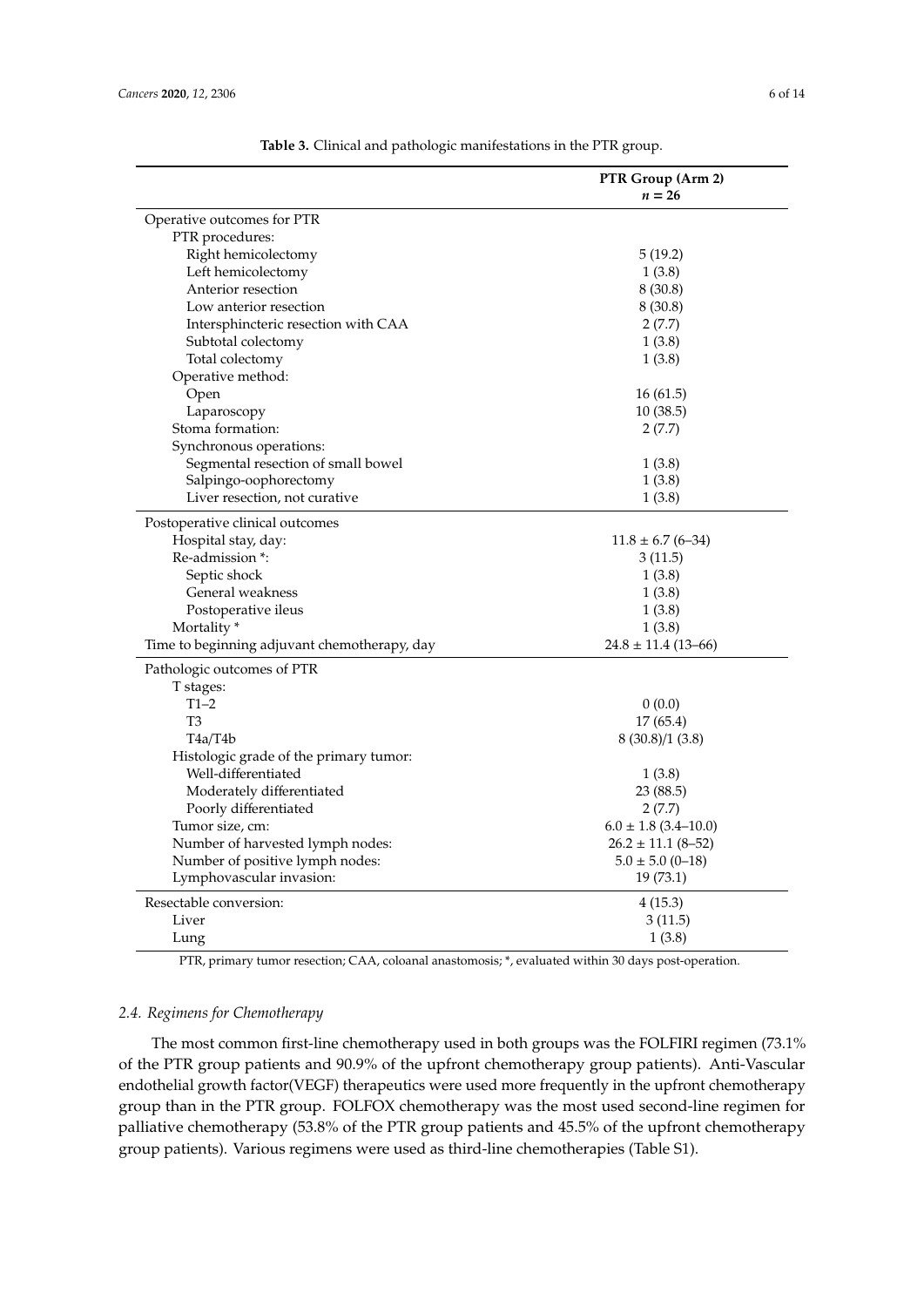In the upfront chemotherapy group, the primary tumor-related complication rate was 22.7%. Three patients (13.6%) experienced grade IIIa intestinal obstructions, and two patients (9.1%) had grade IIIb intestinal obstructions. Six patients (27.3%) experienced grade I chemotherapy-related toxicities. Postoperative complications developed in five patients (19.2%) after PTR. Only one major postoperative complication (3.8%) occurred, as one patient had a grade V complication due to pneumonia with sepsis after PTR. The rate of PTR-related grade I–II complications was 15.4%. There was no anastomotic leakage after PTR in this study. Chemotherapy-related toxicities accounted for 26.9% of grade I complications in the PTR group. One patient had a grade IV complication caused by pneumonia during chemotherapy (Table [4\)](#page-6-0).

<span id="page-6-0"></span>

| Grade      | Upfront Chemotherapy Group (Arm 1)<br>$n=22$           |                                                                        | PTR Group (Arm 2)<br>$n = 26$                   |                                                                                |
|------------|--------------------------------------------------------|------------------------------------------------------------------------|-------------------------------------------------|--------------------------------------------------------------------------------|
|            | Primary<br><b>Tumor-Related</b><br>Complications       | Chemotherapy-Related<br>Toxicity                                       | Postoperative<br>Complications<br>(PTR-Related) | Chemotherapy-Related<br><b>Toxicity</b>                                        |
| Grade I    |                                                        | $6(27.3\%)$<br>Pain $(1)$<br>Skin eruption (3)<br>Nausea (1)<br>HFS(1) | $2(7.7\%)$<br>Fever $(1)$<br>Wound seroma (1)   | $7(26.9\%)$<br>Nausea/vomiting (3)<br>Diarrhea (1)<br>Neuropathy (1)<br>HFS(2) |
| Grade II   |                                                        |                                                                        | $2(7.7\%)$<br>Postoperative ileus               |                                                                                |
| Grade IIIa | $3(13.6\%)$<br>Intestinal<br>obstruction<br>$2(9.1\%)$ |                                                                        |                                                 |                                                                                |
| Grade IIIb | Intestinal<br>obstruction                              |                                                                        |                                                 |                                                                                |
| Grade IV   | $\overline{\phantom{a}}$                               |                                                                        |                                                 | $1(3.8\%)$<br>Pneumonia                                                        |
| Grade V    |                                                        |                                                                        | $1(3.8\%)$<br>Pneumonia with sepsis             |                                                                                |

|  |  |  |  |  |  | <b>Table 4.</b> Comparison of complications between the PTR and upfront chemotherapy groups. |
|--|--|--|--|--|--|----------------------------------------------------------------------------------------------|
|--|--|--|--|--|--|----------------------------------------------------------------------------------------------|

PTR, Primary tumor resection; HFS, Hand-foot syndrome.

# *2.6. Survival Outcomes*

The two-year overall survival rate of the PTR group was not significantly higher than that of the upfront chemotherapy group, despite a drastic difference (69.5% in the PTR group and 44.8% in the upfront chemotherapy group, *p* = 0.058). However, the two-year cancer-specific survival rate of the PTR group was significantly higher than that of the upfront chemotherapy group (72.3% in the PTR group and 47.1% in the upfront chemotherapy group,  $p = 0.049$ ) (Figure [2\)](#page-7-0).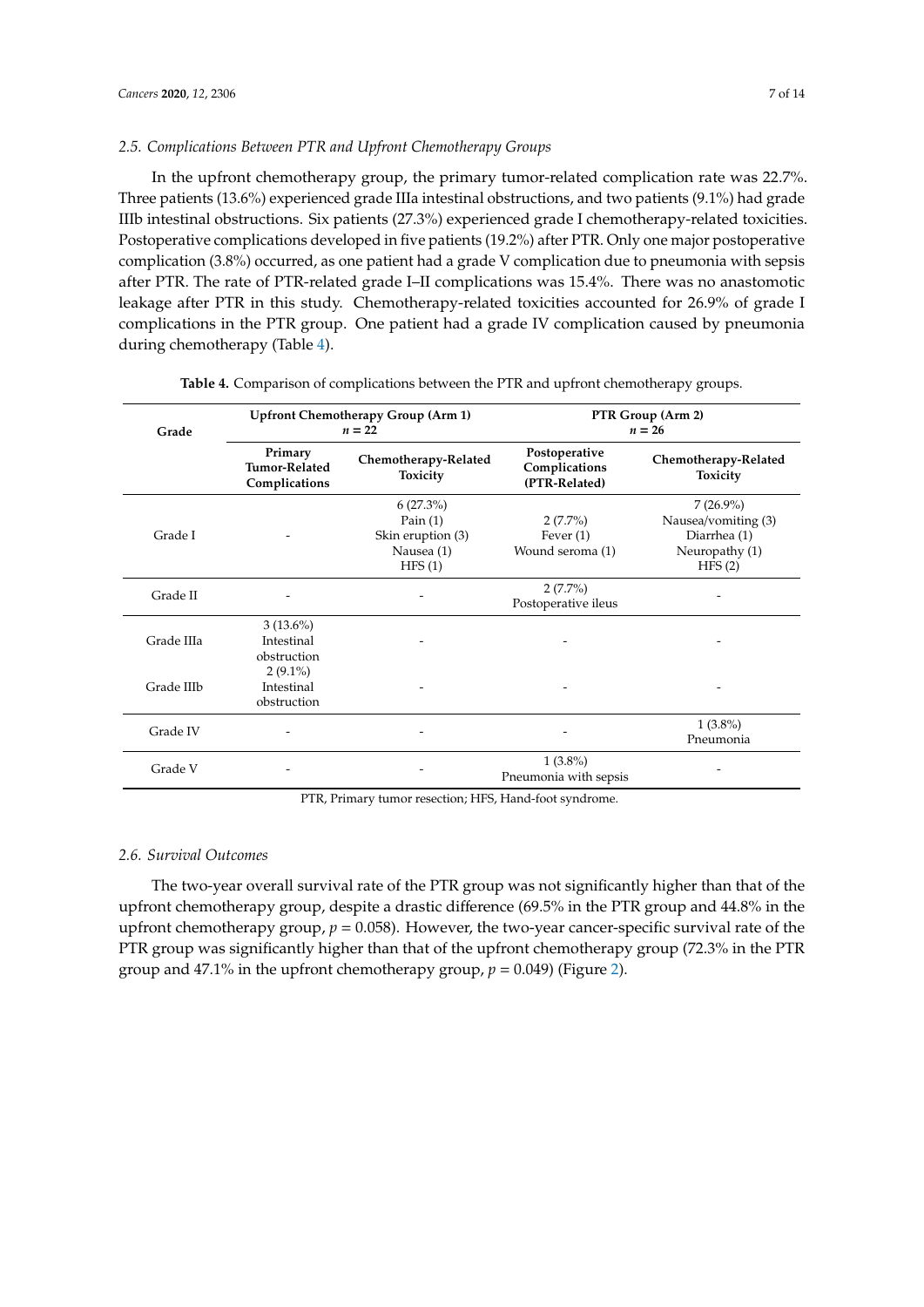<span id="page-7-0"></span>

Figure 2. Two-year overall survival: (A) Overall survival rate; (B) Cancer-specific survival rate.

#### **3. Discussion**

In this trial, PTR followed by systemic chemotherapy showed improved two-year cancer-specific survival in patients with asymptomatic CRC with synchronous unresectable metastases compared with upfront chemotherapy alone. However, the two-year overall survival rate after PTR plus chemotherapy was not statistically significant compared with upfront chemotherapy. Although major postoperative complications occurred in 3.8% of patients after PTR, 22.7% of patients experienced major tumor-related complications during upfront chemotherapy.

The goal of PTR in patients with asymptomatic stage IV CRC is to prevent primary tumor-related complications. Although the tumors are asymptomatic at diagnosis, life-threatening tumor-related complications, including massive tumor bleeding, bowel obstruction, or perforation, can occur as the disease progresses. In addition, chemotherapy-related myelosuppression decreases the potential recovery, increasing the mortality in these emergent situations. In contrast, there are reports that the rates of emergent interventions are relatively low in patients using combination chemotherapy (11–14%) [\[15,](#page-12-0)[16\]](#page-12-1). In a retrospective study by Poultsides et al. [\[15\]](#page-12-0) involving patients with synchronous stage IV CRC receiving triple-drug chemotherapy with or without bevacizumab as the initial treatment, 7% of patients required emergent operations due to primary cancer obstruction or perforation and 4% of patients required therapeutic interventions. McCahill et al. [\[16\]](#page-12-1) reported that the 24-month cumulative rate of major morbidities in patients undergoing chemotherapy with mFOLFOX6 plus bevacizumab without PTR was 16.3%. In our study, 22.7% of patients developed primary tumor obstruction during upfront chemotherapy. Three of these patients (13.6%) were treated with colonic stent insertion, and two patients (9.1%) underwent emergent surgery. The primary tumor-related complications observed in this study are comparable to those previously reported in retrospective studies and are all major morbidities at or above grade III complications. In contrast, major complications occurred in 3.8% of patients after PTR in this study.

In the clinical setting, it is difficult to predict the necessity of therapeutic interventions during chemotherapy in patients with asymptomatic metastatic CRC. The asymptomatic tumor of each patient differs in size, depth of invasion, and rate of circumferential narrowing of the bowel lumen. These differences make the decision to perform PTR prior to chemotherapy challenging. Regular endoscopic surveillance and categorization of asymptomatic tumors into subgroups based on the risks of primary tumor-related complications are useful tools to determine whether PTR should be performed in patients with asymptomatic stage IV CRC.

In this trial, the two-year cancer-specific survival rate after PTR followed by chemotherapy was higher than that of chemotherapy alone. There were concerns that delaying systemic chemotherapy for PTR would negatively affect survival due to the slow recovery and potential postoperative complications. However, the time interval to begin chemotherapy after PTR was 24.8 postoperative days, and the mean hospital stay was 11.8 days, which is comparable with major colorectal resection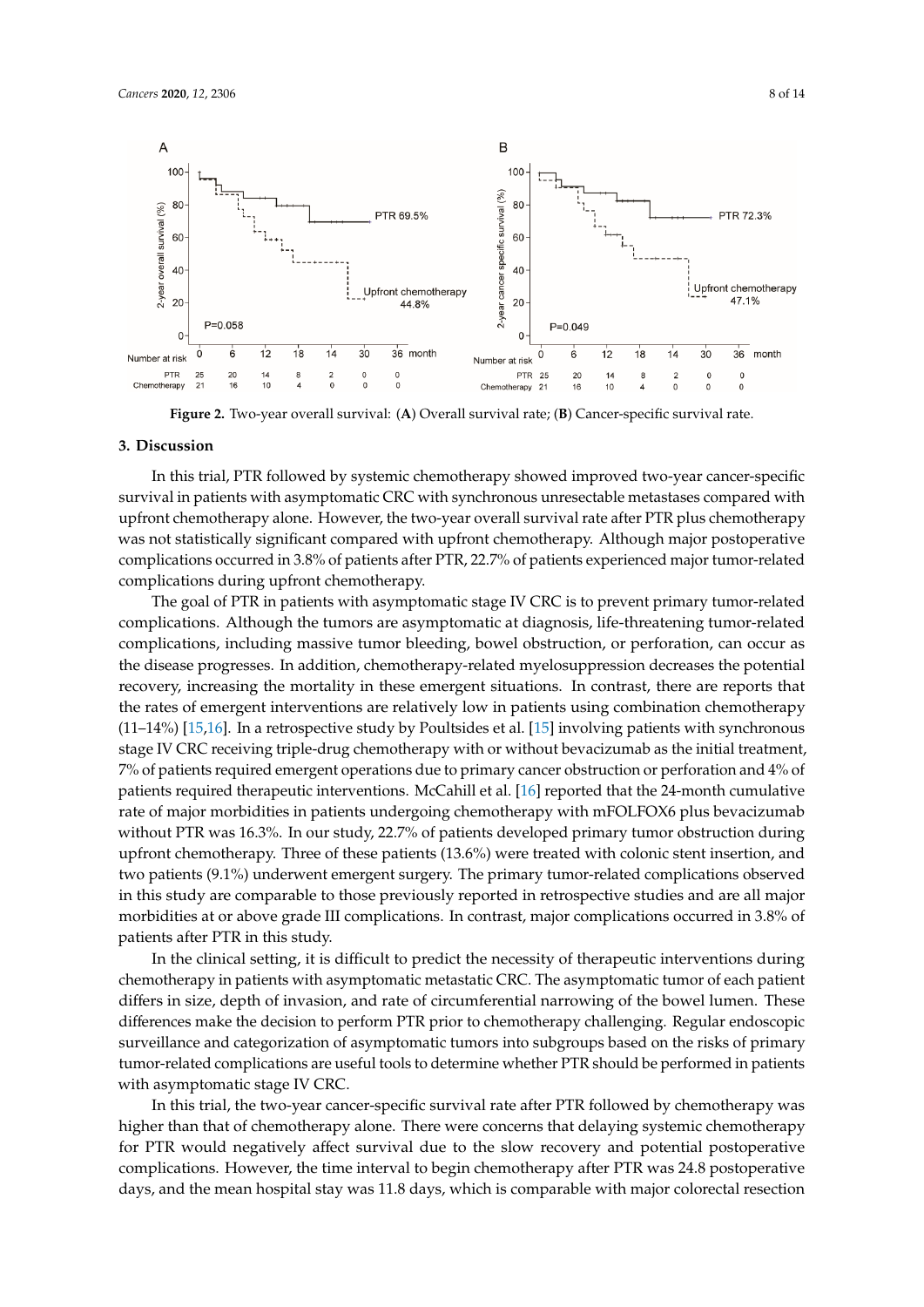procedures [\[17](#page-12-2)[,18\]](#page-12-3). Although one patient had difficulties beginning chemotherapy due to major complications of pneumonia with sepsis after PTR, most patients received chemotherapy without difficulty. Most of the PTR-related complications were limited to grade I–II complications. Some retrospective analyses have suggested that patients who undergo PTR have better initial performance status, which may confound the results of the two-year survival rates [\[19\]](#page-12-4). However, our trial was randomized, and the results showed that the two-year cancer-specific survival of the PTR group was better than that of the upfront chemotherapy group. Fast recovery with fewer postoperative complications and the prevention of potential tumor-related complications during chemotherapy are some advantages of PTR that may play a role in improving cancer-specific survival.

In contrast, it is unclear whether PTR has benefits for overall survival. Many retrospective and meta-analyses reported the survival benefits of PTR, followed by chemotherapy compared with chemotherapy alone [\[4,](#page-11-10)[20](#page-12-5)[,21\]](#page-12-6). However, in our trial, the PTR group did not have a statistically significant survival benefit compared to the upfront chemotherapy group, despite a much higher survival rate. The difference observed in our study is comparable with the result of the first interim analysis of the JCOG1007 study, which is a randomized phase III trial comparing PTR plus chemotherapy and chemotherapy alone [\[22,](#page-12-7)[23\]](#page-12-8). The median overall survival of the trial was 25.9 months in patients who underwent PTR plus chemotherapy and 26.7 months in patients who underwent chemotherapy alone  $(p = 0.69)$  [\[23\]](#page-12-8). Patient survival rates have improved with the development of new chemotherapeutic agents. The 17.4-month overall survival observed in patients receiving FOLFIRI monotherapy increased to 25.0 months in patients receiving combined chemotherapies with bevacizumab and to 28.7 months in patients receiving cetuximab, as reported in the FIRE-3 trial [\[24](#page-12-9)[,25\]](#page-12-10). The National Cohort Study of the US population from 1988 to 2010 showed that the overall survival of stage IV CRC improved despite a decreasing rate of PTR [\[14\]](#page-11-9). Thus, it was believed that fewer surgeries are required to improve survival. However, after a propensity score matching analysis of this database to remove confounding factors, the rates of the overall and cancer-specific survival increased simultaneously in patients who underwent PTR and in patients who received upfront chemotherapy [\[6\]](#page-11-4). The development of novel chemotherapeutic agents increased the overall survival in patients who received PTR followed by chemotherapy as well as in patients who received chemotherapy alone. The rates of conversion to resectable metastases were comparable between the groups of this study—18.2% in the upfront chemotherapy group and 15.3% in the PTR group. Despite the hypothesis that surgical stress and inflammatory conditions after PTR may negatively impact survival, a good response to chemotherapeutics was observed in both groups regardless of PTR. Although current clinical guidelines do not recommend palliative PTR, the overall survival benefit of PTR followed by chemotherapy should be investigated comprehensively with consideration for treatment response and potential risks from primary tumor progression.

Although this study tried to evaluate the role of PTR in the treatment of unresectable metastatic CRC, there are several inevitable limitations. First, the early termination of the study resulted in a lack of data and short follow-up periods, which led to low statistical power. Difficulties in the study enrolment process and the abrupt cessation of research funding were obstacles to the completion of this study. In particular, performing the operations and reaching the final goal successfully are more difficult in clinical trials involving a surgical intervention than in those involving a medical intervention. Active participation regarding undergoing surgical interventions such as PTR was challenging for the patients as well as the surgeons. In addition, continued research funding and support while awaiting the final results are required to conclude the study. Second, we did not assess the quality of life, which is an important factor for selecting treatment methods for stage IV CRC. Third, the rate of left-sided colon cancer was higher than right-sided colon cancer in both groups. In addition, patients who had peritoneal metastases, which leads to bowel obstruction more frequently than metastasis to other sites, were excluded. Fourth, although most patients in this study were treated with the recommended chemotherapeutic regimens, some patients were unable to receive this treatment. Lastly, we did not perform genetic analyses to identify patients with incurable stage IV CRC who might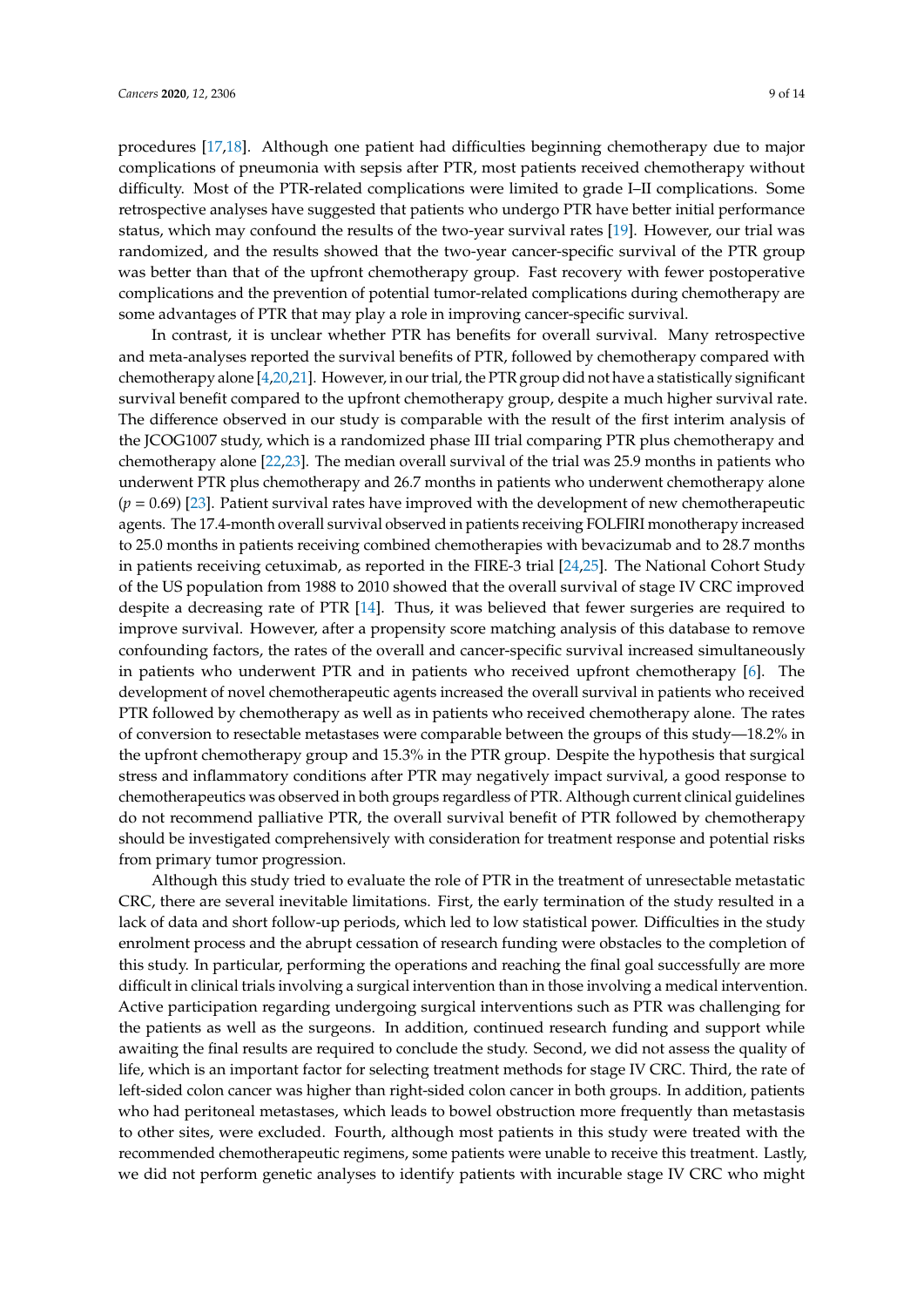benefit from PTR. Nevertheless, the results of this study are crucial, as we evaluated the oncologic impact of PTR in a homogeneous study population in which confounding factors were decreased due to randomization. A low rate of postoperative complications and the potential to prevent possible complications of primary tumors without delaying chemotherapy make PTR a beneficial treatment option in patients with stage IV CRC. Randomized controlled trials for PTR in patients with incurable stage IV CRC—SYNCHRONOUS (ISRCTN trial registry: 30964555) and CAIRO4 (ClinicalTrials.gov Identifier: NCT01606098)—are ongoing [\[22](#page-12-7)[,26](#page-12-11)[,27\]](#page-12-12). It is expected that the role of PTR will be well defined when the comprehensive results of these trials are reported in the near future.

## **4. Materials and Methods**

### *4.1. Study Design*

This was an open-label, prospective, randomized controlled trial that took place in 12 tertiary hospitals in Korea. All patients were screened, then randomized in a 1:1 ratio into one of the two arms—Arm 1 (upfront chemotherapy alone) and Arm 2 (chemotherapy after PTR). Patients allocated into Arm 1 received chemotherapy without PTR within two weeks after randomization. Patients of Arm 2 received PTR within two weeks after randomization and then began to receive chemotherapy within two months after PTR. PTR was defined as the complete resection of the primary tumor (R0 resection) with negative resection margins and lymphadenectomy. The regimen of chemotherapy was determined by following the guidelines of the National Health Insurance Service of Korea. The expected accrual period was three years, and the follow-up period was two years in the initial study protocol. This study was performed following the Declaration of Helsinki and Good Clinical Practice guidelines, with each participating institution obtaining approval from their own institutional review board (No.3-2014-0127). The detailed study protocol was published and registered (ClinicalTrials.gov Identifier: NCT01978249) [\[28\]](#page-12-13).

#### *4.2. Participants*

Patients older than 20 years who were diagnosed with resectable colon or upper rectal cancer with unresectable metastatic lesions without primary tumor-related symptoms, including intestinal obstruction, intractable bleeding, and perforation were evaluated. Among them, patients with an Eastern Cooperative Oncology Group (ECOG) performance status of 0–2 and an ASA score of less than three were enrolled after providing informed consent. Patients who had mid or low rectal cancer with an anal verge measuring less than 10 cm, unresectable primary cancer, or peritoneal carcinomatosis were excluded from the study. Patients who underwent an incomplete PTR (R2 resection) were also excluded. Unresectable metastases were defined as metastases to two adjacent segments of the liver that could not be preserved after liver resection, a remnant liver volume of <30% of the total liver volume, more than five metastatic lung lesions, requiring a resection larger than a lobectomy, lung metastases resulting in insufficient respiratory function, even if the number of lesions was less than five, or metastases to the brain, bone, neck, mediastinum, or retroperitoneal area. [\[28\]](#page-12-13).

#### *4.3. Sample Size Calculation and Randomization*

This study hypothesized that the two-year overall survival rate of Arm 2 would improve by 10% compared to Arm 1 (31% vs. 21%). According to the inequality design, a two-sided log-rank test was performed with an α-error of 0.05 and a power of 80%. The drop-out rate was expected to be 10%. PASS version 12 (NCSS statistical software, Kaysville, UT, USA) was used for the sample size calculation of 240 patients for each group. The patients were allocated into each group according to a 1:1 ratio of randomization, which was stratified by age (<70 vs. ≥70), ECOG performance status (0 vs. 1–2), ASA score (1–2 vs. 3), and target agent (use or no use).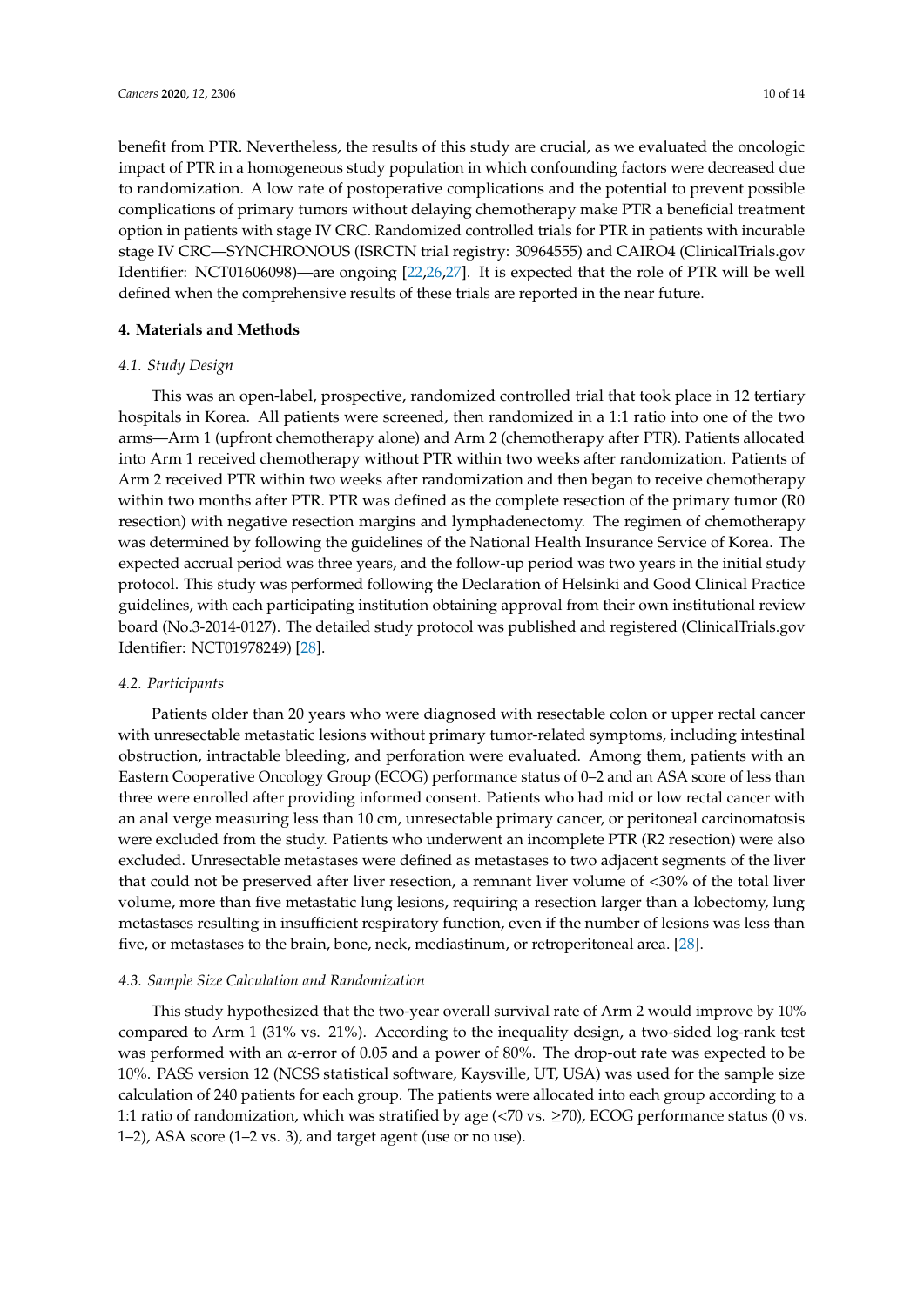## *4.4. Study Endpoints and Outcome Parameters*

The primary endpoint of this study was the comparison of the two-year overall survival rates between the PTR group and the upfront chemotherapy group. The patients were followed up every three months after the initiation of chemotherapy.

The secondary endpoints measured primary tumor-related complication rates, PTR-related complication rates, and rate of conversion to resectable status after chemotherapy. All adverse events after PTR were graded using the Clavien–Dindo classification for surgical complications [\[29\]](#page-13-0). Chemotherapy-related toxicities were evaluated based on the National Cancer Institute Common Terminology Criteria for Adverse Events, version 4.0 [\[30\]](#page-13-1). PTR-related complications were evaluated in patients of Arm 2, and tumor-related complications were estimated in patients of Arm 1. Neutropenia during chemotherapy was not reported as chemotherapy-related toxicity because it was observed in most patients who received chemotherapy. The rate of conversion of initially unresectable metastatic tumors to surgically resectable tumors during the study period was estimated in both groups.

#### *4.5. Data Collection and Monitoring*

All clinical data were recorded and collected in the eVelos System, which is a web-based clinical research management system provided by the National Cancer Center, Korea. The final data were confirmed by a principal investigator. The entire process, including data collection, records, and reporting of adverse events, was monitored by a committee that was certificated at each center. The interim results were reported annually to the Ministry of Health and Welfare of Korea.

#### *4.6. Statistical Analysis*

Statistical analyses were performed using the SPSS 23 (SPSS INC., Chicago, IL, USA) and SAS 9.3 (SAS Institute Inc., Cary, NC, USA) software programs. Categorical variables were compared using the chi-square test or Fisher's exact test. Continuous variables were analyzed using the Student's *t*-test or Mann–Whitney U test. The two-year overall survival was estimated using Kaplan-Meier methods. *p* values less than 0.05 were considered as statistically significant.

## **5. Conclusions**

PTR followed by chemotherapy improved the two-year cancer-specific survival of patients with asymptomatic stage IV CRC compared with chemotherapy alone. PTR-related major complications were few compared to primary tumor-related complications that developed during chemotherapy. The marginal significance of a *p* value of 0.058 may indicate a possible survival benefit of PTR, although our data did not show an obvious statistical difference in the two-year overall survival. The comprehensive analyses from the results of ongoing randomized controlled trials may provide an answer for the role of PTR followed by chemotherapy in patients with asymptomatic synchronous incurable metastatic CRC.

**Supplementary Materials:** The following are available online at http://[www.mdpi.com](http://www.mdpi.com/2072-6694/12/8/2306/s1)/2072-6694/12/8/2306/s1, Table S1: Regimen of chemotherapy.

**Author Contributions:** Conceptualization, S.H.B.; methodology, M.J., J.B.A., S.H.B.; software, E.J.P.; validation, E.J.P., S.H.B.; formal analysis, E.J.P.; investigation, resources, and data curation, J.-H.B., G.-S.C., W.C.P., C.S.Y., S.-B.K., B.S.M., J.H.K., H.R.K., B.H.L., J.H.O., S.-Y.J., M.J., S.H.B.; writing—original draft preparation, E.J.P.; writing—review and editing, E.J.P., J.-H.B., G.-S.C., W.C.P., C.S.Y., S.-B.K., B.S.M., J.H.K., H.R.K., B.H.L., J.H.O., S.-Y.J., M.J., S.H.B.; visualization, E.J.P.; supervision, project administration, and funding acquisition, S.H.B. All authors have read and agreed to the published version of the manuscript.

**Funding:** The trial was supported by the Korean National Cancer Control Planning Board Study 2013 (No. 1320260), which is funded by the Ministry of Health and Welfare and managed by the National Cancer Center; A Research Grant of Boryung Pharmaceutical Co. Ltd. (2013-31-0718).

**Acknowledgments:** The authors thank Chung Mo Nam (Department of Preventive Medicine and Public Health, Yonsei University College of Medicine, Seoul, Korea) and Hye Sun Lee (Biostatistics Collaboration Unit, Yonsei University College of Medicine, Seoul, Korea) for the statistical analysis. The authors also thank MiSun Park, M.A., for data management of this trial.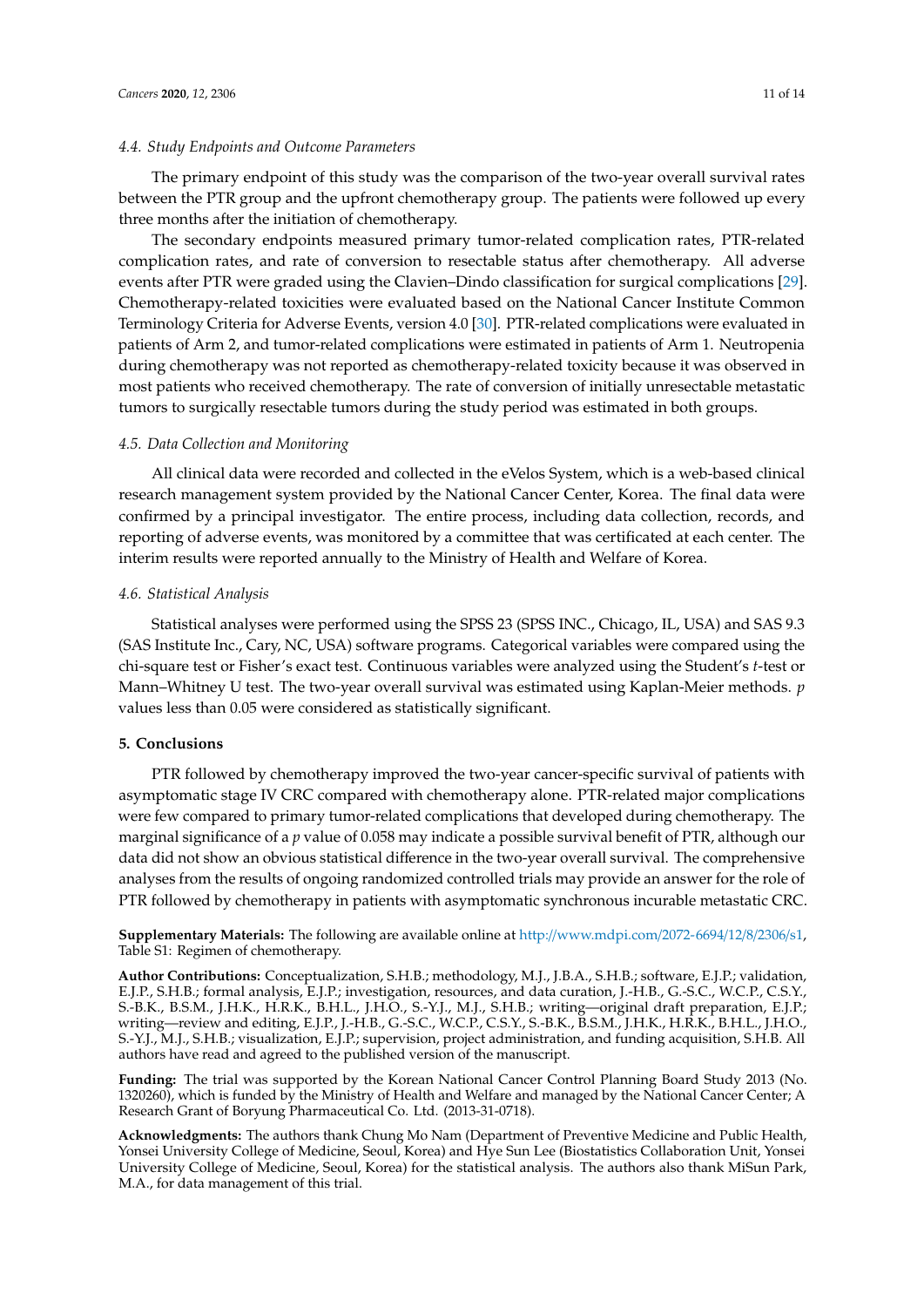**Conflicts of Interest:** The authors declare no conflict of interest. The funders had no role in the design of the study; in the collection, analyses, or interpretation of data; in the writing of the manuscript; or in the decision to publish the results.

# **References**

- <span id="page-11-0"></span>1. Bray, F.; Ferlay, J.; Soerjomataram, I.; Siegel, R.L.; Torre, L.A.; Jemal, A. Global cancer statistics 2018: GLOBOCAN estimates of incidence and mortality worldwide for 36 cancers in 185 countries. *CA A Cancer J. Clin.* **2018**, *68*, 394–424. [\[CrossRef\]](http://dx.doi.org/10.3322/caac.21492) [\[PubMed\]](http://www.ncbi.nlm.nih.gov/pubmed/30207593)
- <span id="page-11-1"></span>2. Siegel, R.L.; Mph, K.D.M.; Jemal, A. Cancer statistics, 2015. *CA A Cancer J. Clin.* **2015**, *65*, 5–29. [\[CrossRef\]](http://dx.doi.org/10.3322/caac.21254) [\[PubMed\]](http://www.ncbi.nlm.nih.gov/pubmed/25559415)
- <span id="page-11-2"></span>3. Nitsche, U.; Stöß, C.; Stecher, L.; Wilhelm, D.; Friess, H.; Ceyhan, G.O. Meta-analysis of outcomes following resection of the primary tumour in patients presenting with metastatic colorectal cancer. *BJS* **2017**, *105*, 784–796. [\[CrossRef\]](http://dx.doi.org/10.1002/bjs.10682) [\[PubMed\]](http://www.ncbi.nlm.nih.gov/pubmed/29088493)
- <span id="page-11-10"></span>4. Kim, M.S.; Chung, M.; Ahn, J.B.; Kim, C.W.; Cho, M.S.; Shin, S.J.; Baek, S.J.; Hur, H.; Min, B.S.; Baik, S.H.; et al. Clinical significance of primary tumor resection in colorectal cancer patients with synchronous unresectable metastasis. *J. Surg. Oncol.* **2014**, *110*, 214–221. [\[CrossRef\]](http://dx.doi.org/10.1002/jso.23607)
- <span id="page-11-3"></span>5. Clancy, C.; Burke, J.P.; Barry, M.; Kalady, M.F.; Coffey, J.C. A Meta-Analysis to Determine the Effect of Primary Tumor Resection for Stage IV Colorectal Cancer with Unresectable Metastases on Patient Survival. *Ann. Surg. Oncol.* **2014**, *21*, 3900–3908. [\[CrossRef\]](http://dx.doi.org/10.1245/s10434-014-3805-4)
- <span id="page-11-4"></span>6. Tarantino, I.; Warschkow, R.; Worni, M.; Cerny, T.; Ulrich, A.; Schmied, B.M.; Güller, U. Prognostic Relevance of Palliative Primary Tumor Removal in 37,793 Metastatic Colorectal Cancer Patients. *Ann. Surg.* **2015**, *262*, 112–120. [\[CrossRef\]](http://dx.doi.org/10.1097/SLA.0000000000000860)
- <span id="page-11-5"></span>7. Tarantino, I.; Warschkow, R.; Güller, U. Palliative Primary Tumor Resection in Patients With Metastatic Colorectal Cancer. *Ann. Surg.* **2017**, *265*, e59–e60. [\[CrossRef\]](http://dx.doi.org/10.1097/SLA.0000000000001326)
- <span id="page-11-6"></span>8. 't Lam-Boer, J.; Van Der Geest, L.G.; Verhoef, C.; Elferink, M.E.; Koopman, M.; De Wilt, J.H. Palliative resection of the primary tumor is associated with improved overall survival in incurable stage IV colorectal cancer: A nationwide population-based propensity-score adjusted study in the Netherlands. *Int. J. Cancer* **2016**, *139*, 2082–2094. [\[CrossRef\]](http://dx.doi.org/10.1002/ijc.30240)
- <span id="page-11-7"></span>9. Saltz, L.B.; Clarke, S.; Diaz-Rubio, E.; Scheithauer, W.; Figer, A.; Wong, R.; Koski, S.; Lichinitser, M.; Yang, T.-S.; Rivera, F.; et al. Bevacizumab in Combination With Oxaliplatin-Based Chemotherapy As First-Line Therapy in Metastatic Colorectal Cancer: A Randomized Phase III Study. *J. Clin. Oncol.* **2008**, *26*, 2013–2019. [\[CrossRef\]](http://dx.doi.org/10.1200/JCO.2007.14.9930)
- 10. Hurwitz, H.; Fehrenbacher, L.; Novotny, W.; Cartwright, T.; Hainsworth, J.; Heim, W.; Berlin, J.; Baron, A.; Griffing, S.; Holmgren, E.; et al. Bevacizumab plus Irinotecan, Fluorouracil, and Leucovorin for Metastatic Colorectal Cancer. *New Engl. J. Med.* **2004**, *350*, 2335–2342. [\[CrossRef\]](http://dx.doi.org/10.1056/NEJMoa032691)
- 11. Van Cutsem, E.; Köhne, C.-H.; Hitre, E.; Zaluski, J.; Chien, C.-R.C.; Makhson, A.; D'Haens, G.; Pinter, T.; Lim, R.; Bodoky, G.; et al. Cetuximab and Chemotherapy as Initial Treatment for Metastatic Colorectal Cancer. *New Engl. J. Med.* **2009**, *360*, 1408–1417. [\[CrossRef\]](http://dx.doi.org/10.1056/NEJMoa0805019) [\[PubMed\]](http://www.ncbi.nlm.nih.gov/pubmed/19339720)
- 12. Bokemeyer, C.; Bondarenko, I.; Makhson, A.; Hartmann, J.T.; Aparicio, J.; De Braud, F.G.M.; Donea, S.; Ludwig, H.; Schuch, G.; Stroh, C.; et al. Fluorouracil, Leucovorin, and Oxaliplatin With and Without Cetuximab in the First-Line Treatment of Metastatic Colorectal Cancer. *J. Clin. Oncol.* **2009**, *27*, 663–671. [\[CrossRef\]](http://dx.doi.org/10.1200/JCO.2008.20.8397) [\[PubMed\]](http://www.ncbi.nlm.nih.gov/pubmed/19114683)
- <span id="page-11-8"></span>13. Seymour, M.; Maughan, T.S.; Ledermann, J.A.; Topham, C.; James, R.; Gwyther, S.J.; Smith, D.B.; Shepherd, S.; Maraveyas, A.; Ferry, D.R.; et al. Different strategies of sequential and combination chemotherapy for patients with poor prognosis advanced colorectal cancer (MRC FOCUS): A randomised controlled trial. *Lancet* **2007**, *370*, 143–152. [\[CrossRef\]](http://dx.doi.org/10.1016/S0140-6736(07)61087-3)
- <span id="page-11-9"></span>14. Hu, C.-Y.; Bailey, C.E.; You, Y.-Q.N.; Skibber, J.M.; Rodriguez-Bigas, M.A.; Feig, B.W.; Chang, G.J. Time trend analysis of primary tumor resection for stage IV colorectal cancer: Less surgery, improved survival. *JAMA Surg.* **2015**, *150*, 245. [\[CrossRef\]](http://dx.doi.org/10.1001/jamasurg.2014.2253) [\[PubMed\]](http://www.ncbi.nlm.nih.gov/pubmed/25588105)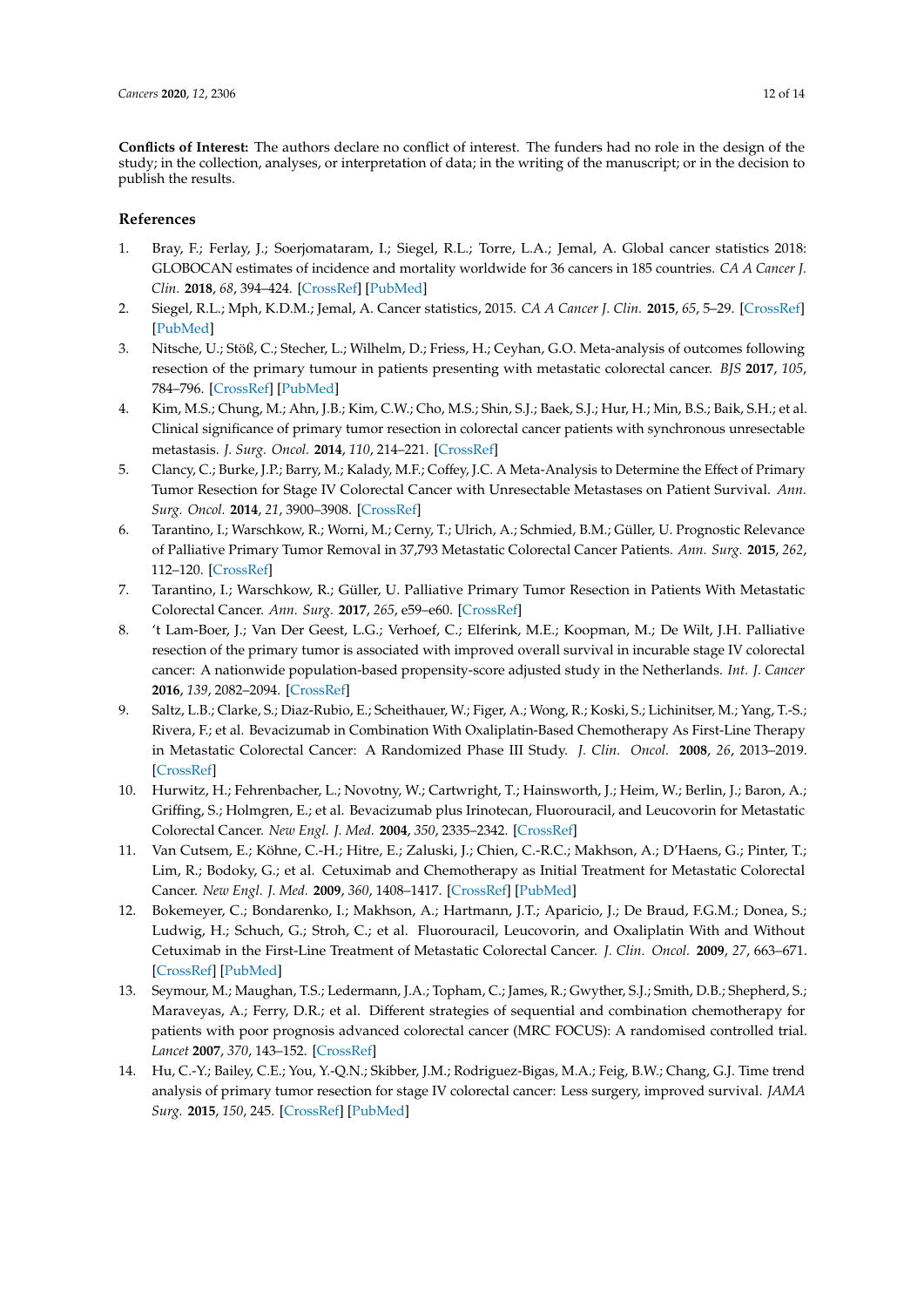- <span id="page-12-0"></span>15. Poultsides, G.A.; Servais, E.L.; Saltz, L.B.; Patil, S.; Kemeny, N.E.; Guillem, J.G.; Weiser, M.; Temple, L.K.; Wong, W.D.; Paty, P.B. Outcome of Primary Tumor in Patients With Synchronous Stage IV Colorectal Cancer Receiving Combination Chemotherapy Without Surgery As Initial Treatment. *J. Clin. Oncol.* **2009**, *27*, 3379–3384. [\[CrossRef\]](http://dx.doi.org/10.1200/JCO.2008.20.9817) [\[PubMed\]](http://www.ncbi.nlm.nih.gov/pubmed/19487380)
- <span id="page-12-1"></span>16. McCahill, L.E.; Yothers, G.; Sharif, S.; Petrelli, N.J.; Lai, L.L.; Bechar, N.; Giguere, J.K.; Dakhil, S.R.; Fehrenbacher, L.; Lopa, S.H.; et al. Primary mFOLFOX6 Plus Bevacizumab Without Resection of the Primary Tumor for Patients Presenting With Surgically Unresectable Metastatic Colon Cancer and an Intact Asymptomatic Colon Cancer: Definitive Analysis of NSABP Trial C-10. *J. Clin. Oncol.* **2012**, *30*, 3223–3228. [\[CrossRef\]](http://dx.doi.org/10.1200/JCO.2012.42.4044)
- <span id="page-12-2"></span>17. Nelson, H.; Sargent, D.J.; Wieand, H.S.; Fleshman, J.; Anvari, M.; Stryker, S.J.; Beart, R.W., Jr.; Hellinger, M.; Flanagan, R., Jr.; Peters, W.; et al. A Comparison of Laparoscopically Assisted and Open Colectomy for Colon Cancer. *New Engl. J. Med.* **2004**, *350*, 2050–2059. [\[CrossRef\]](http://dx.doi.org/10.1056/nejmoa032651)
- <span id="page-12-3"></span>18. Guillou, P.J.; Quirke, P.; Thorpe, H.; Walker, J.; Jayne, D.G.; Smith, A.M.; Heath, R.M.; Brown, J.M. Short-term endpoints of conventional versus laparoscopic-assisted surgery in patients with colorectal cancer (MRC CLASICC trial): Multicentre, randomised controlled trial. *Lancet* **2005**, *365*, 1718–1726. [\[CrossRef\]](http://dx.doi.org/10.1016/S0140-6736(05)66545-2)
- <span id="page-12-4"></span>19. Zhang, R.-X.; Ma, W.-J.; Gu, Y.-T.; Zhang, T.-Q.; Huang, Z.-M.; Lu, Z.-H.; Gu, Y.-K. Primary tumor location as a predictor of the benefit of palliative resection for colorectal cancer with unresectable metastasis. *World J. Surg. Oncol.* **2017**, *15*, 138. [\[CrossRef\]](http://dx.doi.org/10.1186/s12957-017-1198-0)
- <span id="page-12-5"></span>20. Karoui, M.; Roudot-Thoraval, F.; Mesli, F.; Mitry, E.; Aparicio, T.; DesGuetz, G.; Louvet, C.; Landi, B.; Tiret, E.; Sobhani, I. Primary Colectomy in Patients With Stage IV Colon Cancer and Unresectable Distant Metastases Improves Overall Survival: Results of a Multicentric Study. *Dis. Colon Rectum* **2011**, *54*, 930–938. [\[CrossRef\]](http://dx.doi.org/10.1097/DCR.0b013e31821cced0)
- <span id="page-12-6"></span>21. Stillwell, A.P.; Buettner, P.G.; Ho, Y.-H. Meta-Analysis of Survival of Patients with Stage IV Colorectal Cancer Managed with Surgical Resection Versus Chemotherapy Alone. *World J. Surg.* **2010**, *34*, 797–807. [\[CrossRef\]](http://dx.doi.org/10.1007/s00268-009-0366-y) [\[PubMed\]](http://www.ncbi.nlm.nih.gov/pubmed/20054541)
- <span id="page-12-7"></span>22. Moritani, K.; Kanemitsu, Y.; Shida, D.; Shitara, K.; Mizusawa, J.; Katayama, H.; Hamaguchi, T.; Shimada, Y. Colorectal Cancer Study Group (CCSG) of Japan Clinical Oncology Group (JCOG) A randomized controlled trial comparing primary tumour resection plus chemotherapy with chemotherapy alone in incurable stage IV colorectal cancer: JCOG1007 (iPACS study). *Jpn. J. Clin. Oncol.* **2020**, *50*, 89–93. [\[CrossRef\]](http://dx.doi.org/10.1093/jjco/hyz173) [\[PubMed\]](http://www.ncbi.nlm.nih.gov/pubmed/31829404)
- <span id="page-12-8"></span>23. Kanemitsu, Y.; Shitara, K.; Mizusawa, J.; Hamaguchi, T.; Shida, D.; Komori, K.; Ikeda, S.; Ojima, H.; Hasegawa, S.; Shiomi, A.; et al. A randomized phase III trial comparing primary tumor resection plus chemotherapy with chemotherapy alone in incurable stage IV colorectal cancer: JCOG1007 study (iPACS). *J. Clin. Oncol.* **2020**, *38*, 7. [\[CrossRef\]](http://dx.doi.org/10.1200/JCO.2020.38.4_suppl.7)
- <span id="page-12-9"></span>24. Heinemann, V.; Von Weikersthal, L.F.; Decker, T.; Kiani, A.; Vehling-Kaiser, U.; Al-Batran, S.-E.; Heintges, T.; Lerchenmüller, C.; Kahl, C.; Seipelt, G.; et al. FOLFIRI plus cetuximab versus FOLFIRI plus bevacizumab as first-line treatment for patients with metastatic colorectal cancer (FIRE-3): A randomised, open-label, phase 3 trial. *Lancet Oncol.* **2014**, *15*, 1065–1075. [\[CrossRef\]](http://dx.doi.org/10.1016/S1470-2045(14)70330-4)
- <span id="page-12-10"></span>25. Douillard, J.Y.; Cunningham, D.; Roth, A.D.; Navarro, M.; James, R.D.; Karasek, P.; Jandik, P.; Iveson, T.; Carmichael, J.; Alakl, M.; et al. Irinotecan combined with fluorouracil compared with fluorouracil alone as first-line treatment for metastatic colorectal cancer: A multicentre randomised trial. *Lancet* **2000**, *355*, 1041–1047. [\[CrossRef\]](http://dx.doi.org/10.1016/S0140-6736(00)02034-1)
- <span id="page-12-11"></span>26. 'tLam-Boer, J.; Mol, L.; Verhoef, C.; De Haan, A.F.J.; Yilmaz, M.; Punt, C.J.A.; De Wilt, J.H.; Koopman, M. The CAIRO4 study: The role of surgery of the primary tumour with few or absent symptoms in patients with synchronous unresectable metastases of colorectal cancer—A randomized phase III study of the Dutch Colorectal Cancer Group (DCCG). *BMC Cancer* **2014**, *14*, 741. [\[CrossRef\]](http://dx.doi.org/10.1186/1471-2407-14-741)
- <span id="page-12-12"></span>27. Rahbari, N.N.; Lordick, F.; Fink, C.; Bork, U.; Stange, A.; Jaeger, D.; Luntz, S.P.; Englert, S.; Rossion, I.; Koch, M.; et al. Resection of the primary tumour versus no resection prior to systemic therapy in patients with colon cancer and synchronous unresectable metastases (UICC stage IV): SYNCHRONOUS - a randomised controlled multicentre trial (ISRCTN30964555). *BMC Cancer* **2012**, *12*, 142. [\[CrossRef\]](http://dx.doi.org/10.1186/1471-2407-12-142)
- <span id="page-12-13"></span>28. Kim, C.W.; Baek, J.-H.; Choi, G.-S.; Yu, C.S.; Kang, S.-B.; Park, W.C.; Lee, B.H.; Kim, H.R.; Oh, J.H.; Kim, J.H.; et al. The role of primary tumor resection in colorectal cancer patients with asymptomatic, synchronous unresectable metastasis: Study protocol for a randomized controlled trial. *Trials* **2016**, *17*, 34. [\[CrossRef\]](http://dx.doi.org/10.1186/s13063-016-1164-0)